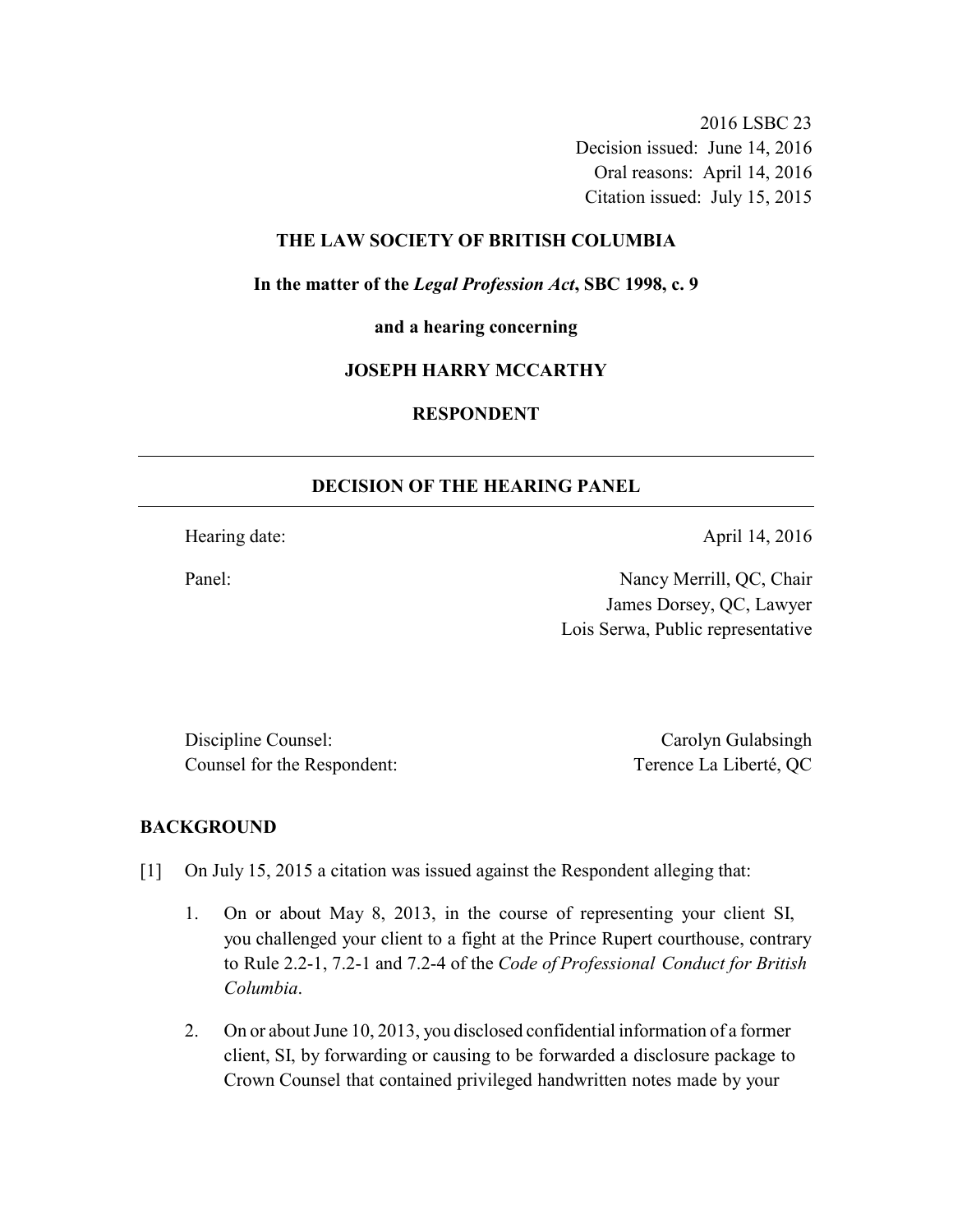former client, contrary to one or both of Rules 3.3-1 and 3.3-2 of the *Code of Professional Conduct for British Columbia*.

The citation alleges that the above conduct constitutes professional misconduct, pursuant to s. 38(4) of the *Legal Profession Act*.

- [2] This citation comes before this Panel as a conditional admission of a breach of the Law Society Rules and a consent to specified disciplinary action pursuant to Rule 4-30. By undated letter faxed to the Law Society on December 18, 2015, the Respondent admitted the allegations contained in the citation are proven and that they constitute professional misconduct. The Respondent consented to the following disciplinary action:
	- (a) payment of a fine in the amount of \$6,000 by April 30, 2016; and
	- (b) payment of costs in the amount of \$1,236.25 by April 30, 2016.
- [3] The Discipline Committee accepted the Respondent's conditional admission and the proposed disciplinary action. This disposition was recommended by counsel for the Law Society on the instructions of the Discipline Committee.
- [4] The Panel provided its oral decision on April 14, 2016. We found that the Respondent had engaged in professional misconduct and disclosed confidential client information, and we ordered him to pay a fine in the amount of \$6,000 and costs in the amount of \$1,236.25 by April 30, 2016. We also granted a sealing order pursuant to Rule 5-8(2). These are our written reasons.

## **AGREED STATEMENT OF FACTS**

- [5] Counsel for the Law Society submitted an Agreed Statement of Facts, filed as Exhibit 2, which can be summarized as follows:
	- (a) The Respondent was called and admitted as a member of the Law Society of British Columbia on May 17, 2007.
	- (b) Initially he practised as a sole practitioner in Vancouver, primarily in the area of criminal law. Since January 2012 he has been practising criminal law in Smithers as a sole practitioner.
	- (c) The Respondent's client (the "Client") in this matter had been charged with assaulting his brother, uttering threats and assaulting a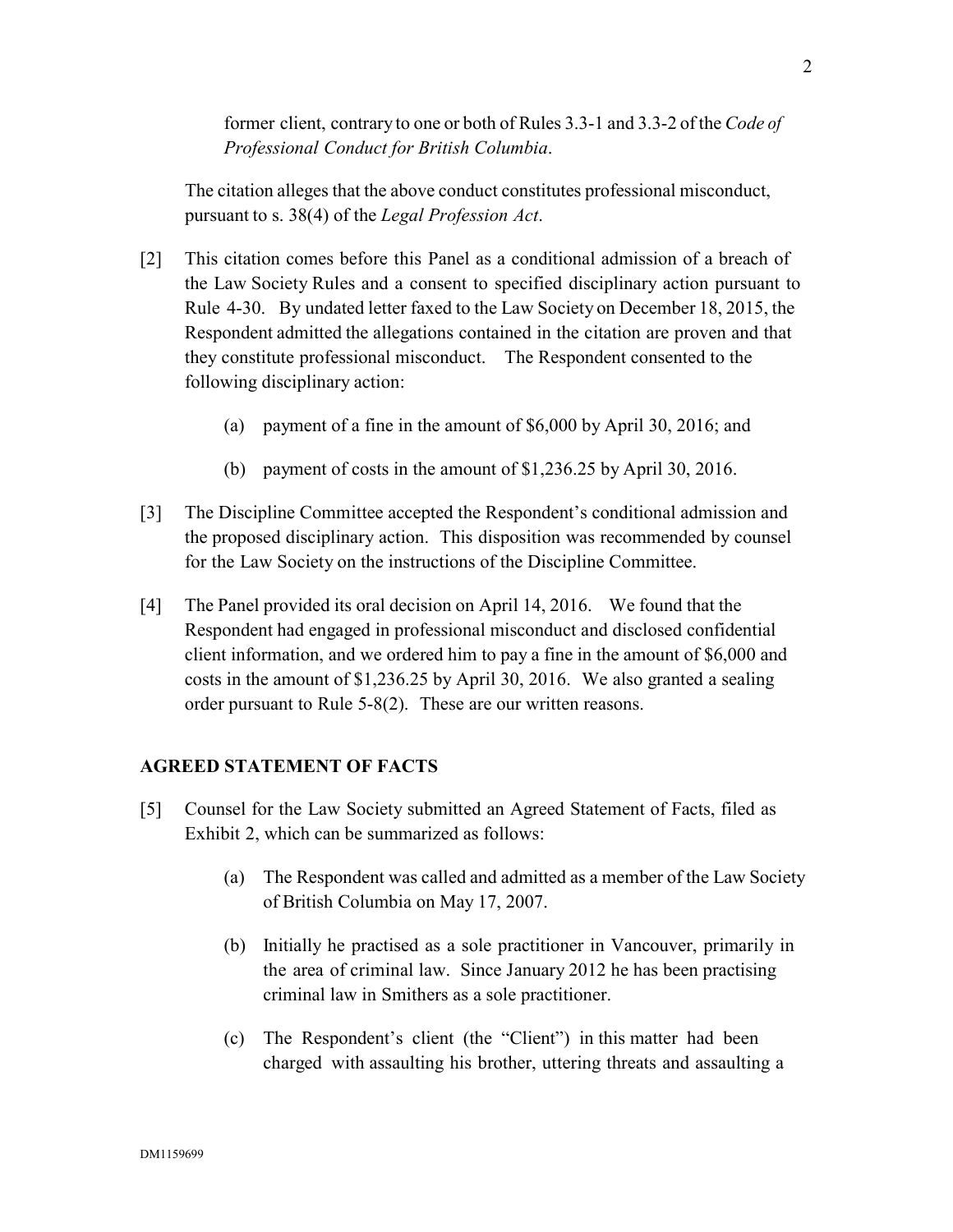peace officer. One of the terms of his bail conditions was that he not attend any property where his brother might be engaged in business.

- (d) Before retaining the Respondent, the Client attended court without counsel and received the disclosure package and Crown Counsel Disclosure Notice. The Client made several hand-written notes on the disclosure documents.
- (e) The Respondent was then retained by the Legal Services Society in August, 2012 to represent the Client regarding the criminal charges. The Client gave the disclosure package with his hand-written notations to the Respondent.
- (f) On May 4, 2013 the Client sent a fax to the Respondent regarding the bail application scheduled for May 8, 2013. The fax included hand-written notations by the Client and attached other documents for the Respondent's review.
- (g) The Client advised the Respondent that he wished to vary the bail conditions to allow him to attend a property where his brother could be engaged in business, because there were hazardous materials located there that required some maintenance. On May 8, 2013, the Client and the Respondent met at the Prince Rupert courthouse to attend the bail variation application.
- (h) The Client and the Respondent met in the interview room on the third floor of the Prince Rupert courthouse. The Client's wife joined them. The Client and the Respondent argued. The Client had not retained a civil lawyer to deal with the dispute he was having with his brother as the Respondent had recommended. The Respondent suggested that the Client could have, and should have obtained some employment, which would have provided him with funds to retain a civil lawyer to handle the civil dispute.
- (i) During this conversation in the interview room, the Respondent became frustrated with the Client, raised his voice, and told him he was withdrawing as counsel. The conversation ended, and everyone left the interview room.
- (j) After leaving the interview room, the Client and his wife turned to walk down the hallway, and the Respondent turned to walk in the opposite direction. The Client then made a derogatory remark to the Respondent.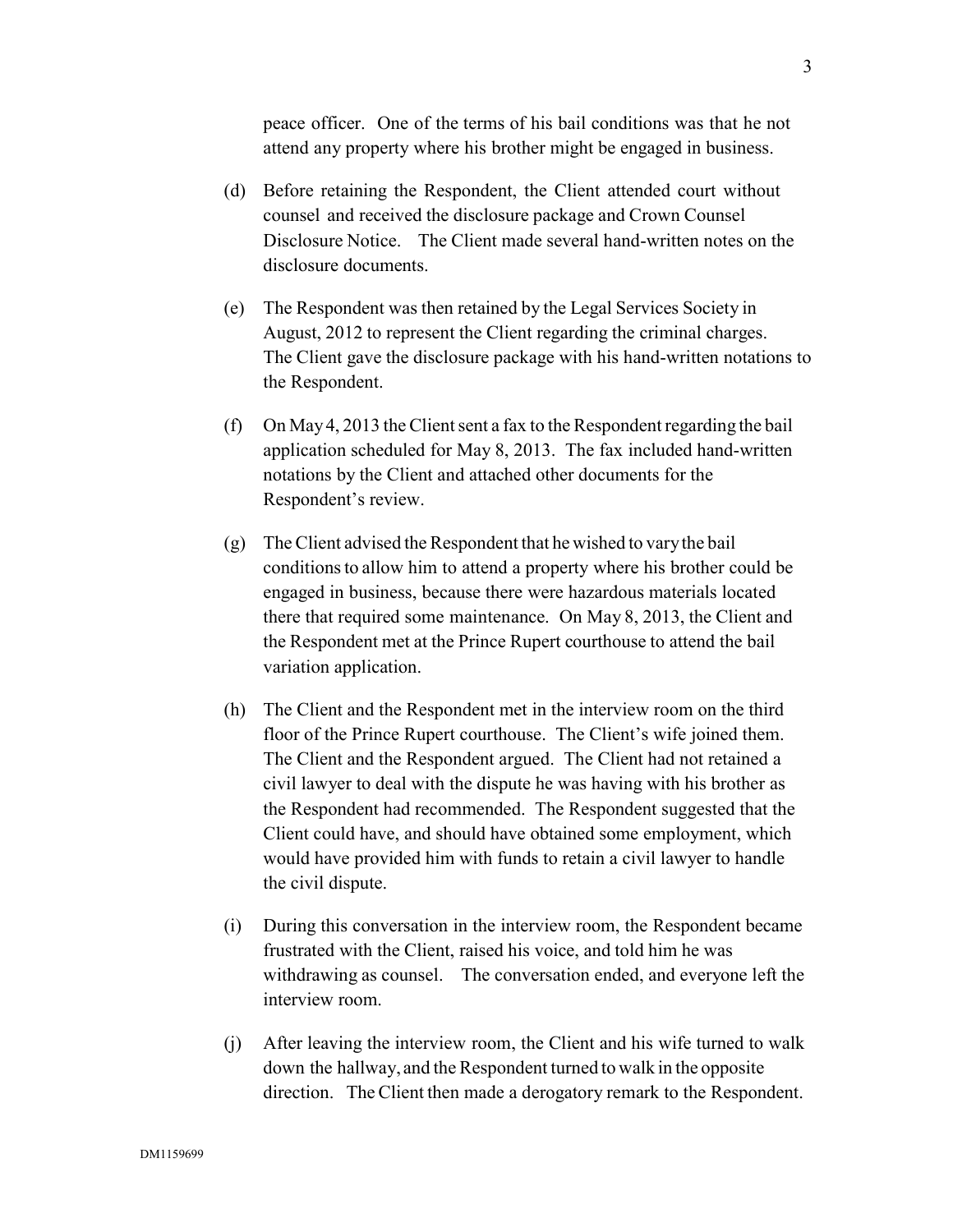- (k) Upon hearing this derogatory remark, the Respondent turned and walked back toward the Client. He stood very close to the Client, and although he does not recall the exact words he used, the Respondent admits he used words that challenged the Client to a physical fight. The Respondent admits his voice was raised and his tone abrasive and unpleasant. The Respondent had a briefcase in each hand when he challenged the Client to a fight. They then went their separate ways.
- (l) Other members of the public were in the hallway close at hand when the Respondent challenged the Client to a fight.
- (m) The Respondent informed Crown Counsel that he was going to withdraw as the Client's counsel, and on May 9, 2013 filed by fax a Notice of Withdrawal of Designated Counsel form.
- (n) On May 15, 2013, the Client wrote to the Respondent requesting that all documents that were supplied by the RCMP, Crown Counsel or himself be returned and that the envelope could be left at the Court Registry in Prince Rupert or mailed to him by regular post.
- (o) The Respondent received the Client's letter on June 3, 2013. He then instructed his assistant to send the disclosure documents he had received from the Client to Crown Counsel in Prince Rupert.
- (p) On June 10, 2013, the Respondent wrote to Crown Counsel in Prince Rupert enclosing the disclosure documents the Client had originally provided to him.
- (q) The Respondent states that when he sent the Client's disclosure documents to Crown Counsel, he:
	- i) did not give the matter sufficient consideration;
	- ii) wanted no further contact with the Client;
	- iii) did not stop to think about the disclosure;
	- iv) should have returned the materials to the Client;
	- v) knew there were notes on the disclosure documents, but did not turn his mind to the fact that the notes may be subject to solicitor-client privilege or contain confidential information; and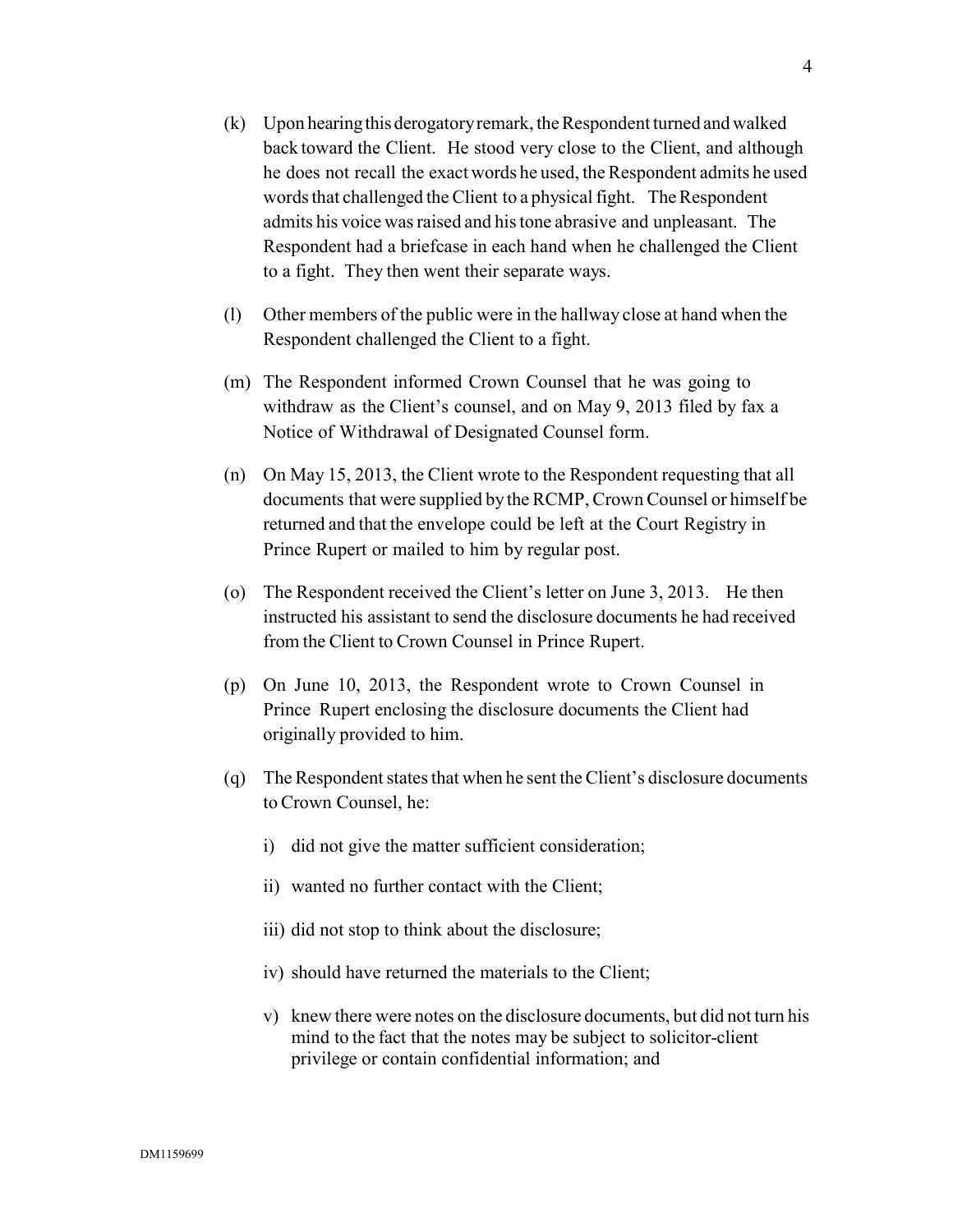- vi) did not send the disclosure documents to the Crown out of any malice towards the Client.
- (r) The Client made an application for a judicial stay of proceedings regarding the criminal charges. The presiding Provincial Court Judge found: $1$

The Client requested Mr. McCarthy, because Mr. McCarthy came to Prince Rupert on a regular basis and did not practise in Prince Rupert or live in Prince Rupert, that Mr. McCarthy provide those documents to the court registry for pick-up by the Client. What happened – and I have to confess, I find it totally inexplicable – is that Mr. McCarthy, instead of providing the documents to a court registry for transmission to the Client, provided them to the court registry with directions that they should be transmitted to Crown counsel. That was done.

The only suggestion that is made is that this was a mistake by Mr. McCarthy. As is sometimes the case with duty counsel, when the need for the circumstances has been finished, when duty counsel have represented someone in custody, they return the disclosure to Crown counsel office so that it can later be provided to the accused or to counsel who may be appointed to represent them in the long term. It is suggested that the Respondent may have carelessly done that with these documents that had been provided to him.

It would appear from the review of the record of proceedings that the Client had clearly appeared on this file personally for some three months before Mr. McCarthy became involved, and the disclosure almost certainly would have been provided directly to the Client and then from him to Mr. McCarthy. But, for whatever reason, and however it was in error, what is clear is that Mr. McCarthy provided these documents to the court registry with the direction that they be given to Crown counsel, which was done. That had the very clear and obvious potential for a breach of the solicitorclient privilege between the Client and Mr. McCarthy, as the Client had made, and it is not in any way disputed, notes upon the various disclosure documents which were intended to be for the benefit of and communications between he [sic] and his solicitor for the purpose of this litigation.

 $\overline{a}$ 

<sup>&</sup>lt;sup>1</sup> The identity of the Client has been anonymized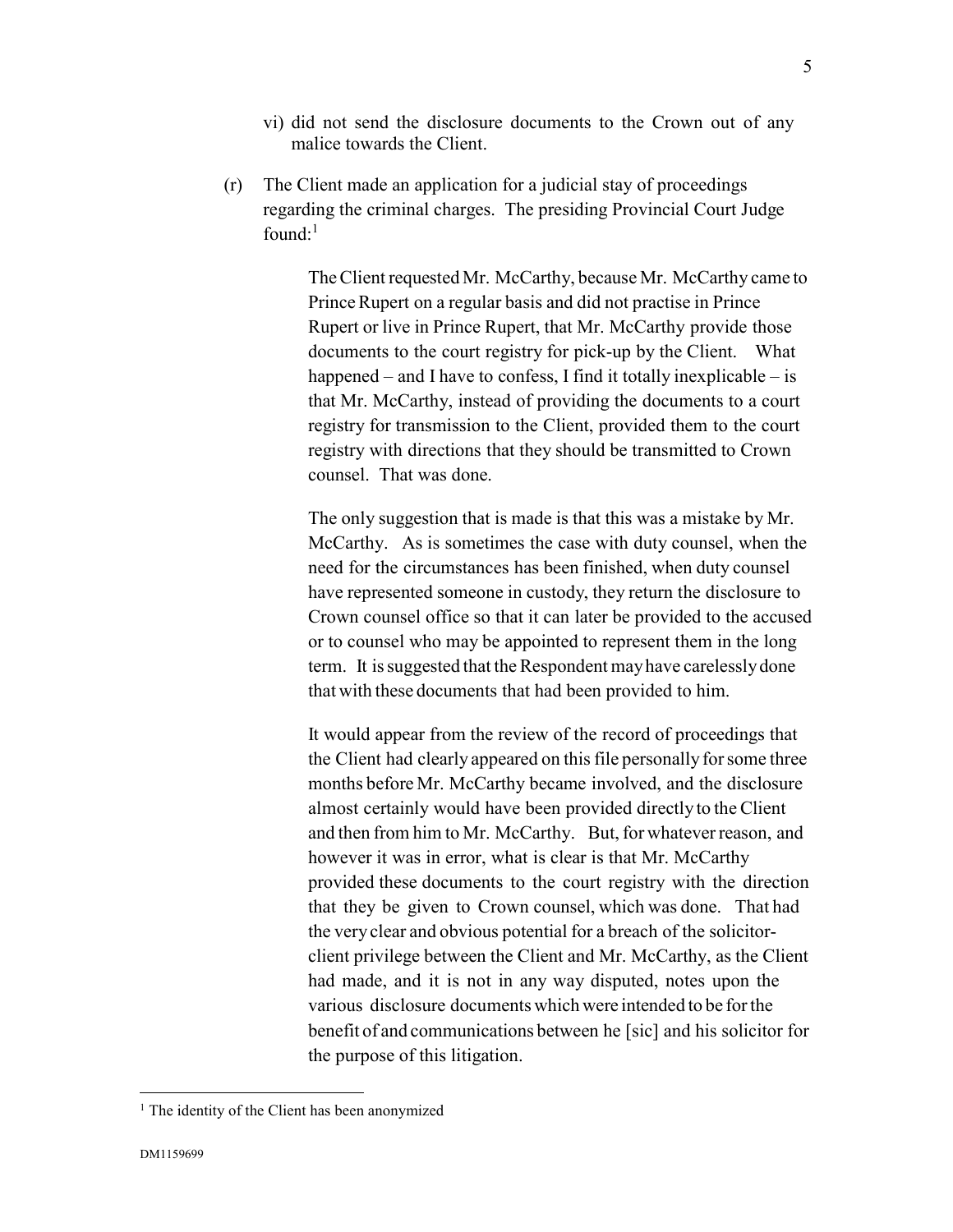- (s) The Respondent admits that, on or about May 8, 2013, he challenged the Client to a fight at the Prince Rupert courthouse, contrary to rules 2.2-1, 7.2-1 and 7.2-4 of the *Code of Professional Conduct for British Columbia* as set out in the citation.
- (t) The Respondent admits that this conduct constitutes professional misconduct.
- (u) The Respondent admits that, on or about June 10, 2013, he disclosed confidential information of the Client by forwarding or causing to be forwarded a disclosure package to Crown counsel that contained privileged hand-written notes made by the Client, contrary to one or both of rules 3.3-1 and 3.3-2 of the *Code of Professional Conduct of British Columbia* as set out in the citation.
- (v) The Respondent admits that this conduct constitutes professional misconduct.

## **DECISION**

[6] We have been referred to the often cited case of *Law Society of BC v. Ogilvie*, 1999 LSBC 17, which states at paragraph 10:

> The criminal sentencing process provides some helpful guidelines, such as: the need for specific deterrence of the respondent, the need for general deterrence, the need for rehabilitation and the need for punishment or denunciation. In the context of a self-regulatory body one must also consider the need to maintain the public's confidence in the ability of the disciplinary process to regulate the conduct of its members. While no list of appropriate factors to be taken into account can be considered exhaustive or appropriate in all cases, the following might be said to be worthy of general consideration in disciplinary dispositions:

- a) the nature and gravity of the conduct proven;
- b) the age and experience of the respondent;
- c) the previous character of the respondent, including details of prior discipline;
- d) the impact upon the victim;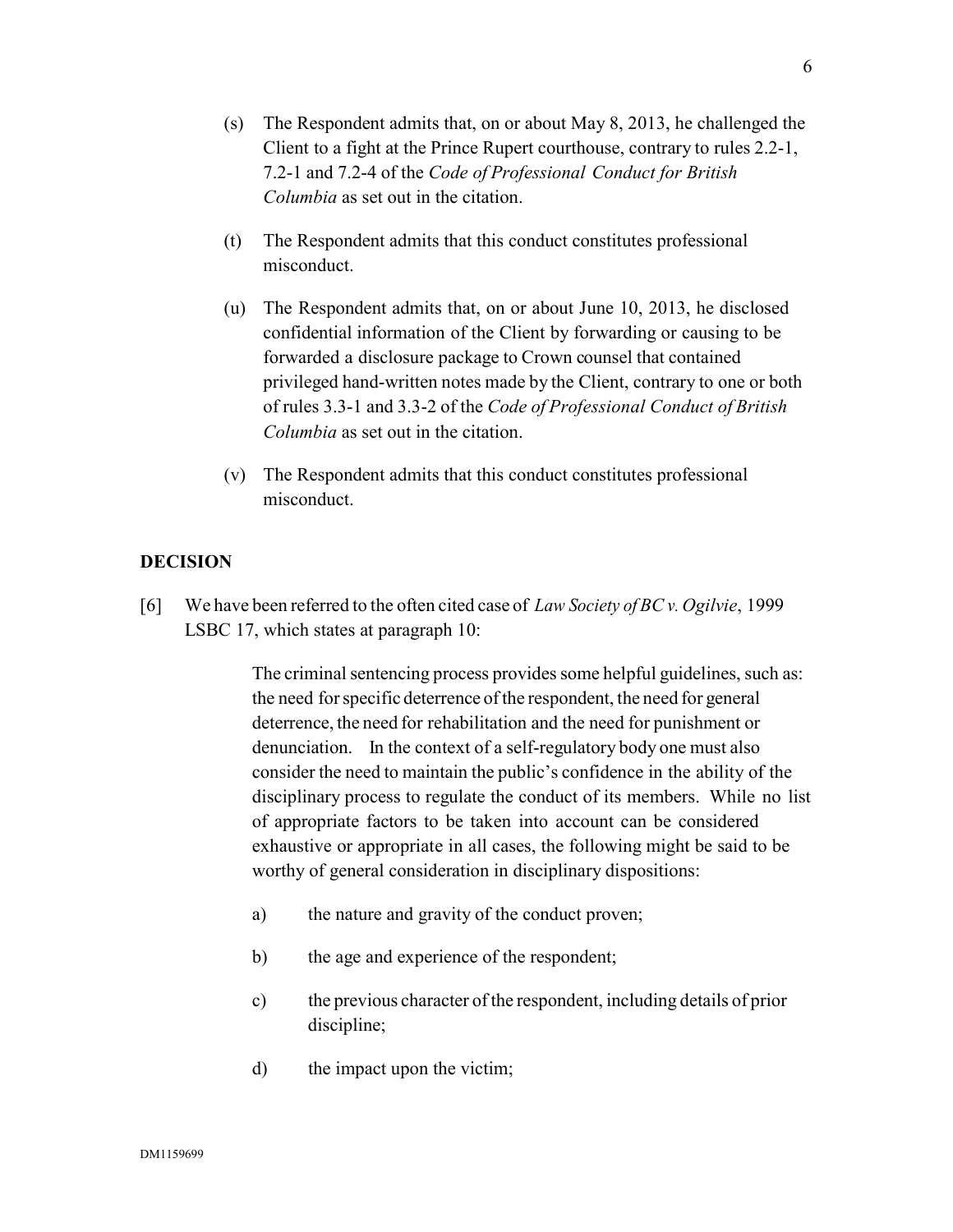- e) the advantage gained, or to be gained, by the respondent;
- f) the number of times the offending conduct occurred;
- g) whether the respondent has acknowledged the misconduct and taken steps to disclose and redress the wrong and the presence or absence of other mitigating circumstances;
- h) the possibility of remediating or rehabilitating the respondent;
- i) the impact upon the respondent of criminal or other sanctions or penalties;
- j) the impact of the proposed penalty on the respondent;
- k) the need for specific and general deterrence;
- l) the need to ensure the public's confidence in the integrity of the profession; and
- m) the range of penalties imposed in similar cases.
- [7] The Respondent provided ten letters of reference that speak to his integrity and character. His counsel advised the Panel that the Respondent takes on approximately 80 percent of the legal aid work in the area, conducts continuing professional development courses for his colleagues and is a leader in his legal community.
- [8] The Respondent has acknowledged his conduct and has apologized for it. The Panel accepts that the Respondent is remorseful and understands the inappropriateness of his conduct.
- [9] The Respondent has no prior conduct record and did not benefit or profit from his conduct.
- [10] However, the Respondent's incivility is worthy of rebuke. As his counsel stated, "we are supposed to rise above it and typically do." In this case the Respondent did not rise above it. His incivility to the Client was disrespectful, embarrassing and negatively reflects on the legal profession as a whole.
- [11] The Respondent's disclosure of the Client's confidential communications is a serious breach of the *Professional Code of Conduct of British Columbia*, however unintentional it may have been. In *Law Society of BC v. McLeod*, 2015 LSBC 03 at paragraph 13, the hearing panel quoted from *MacDonald Estate v. Martin*, [1990] 3 SCR 1235: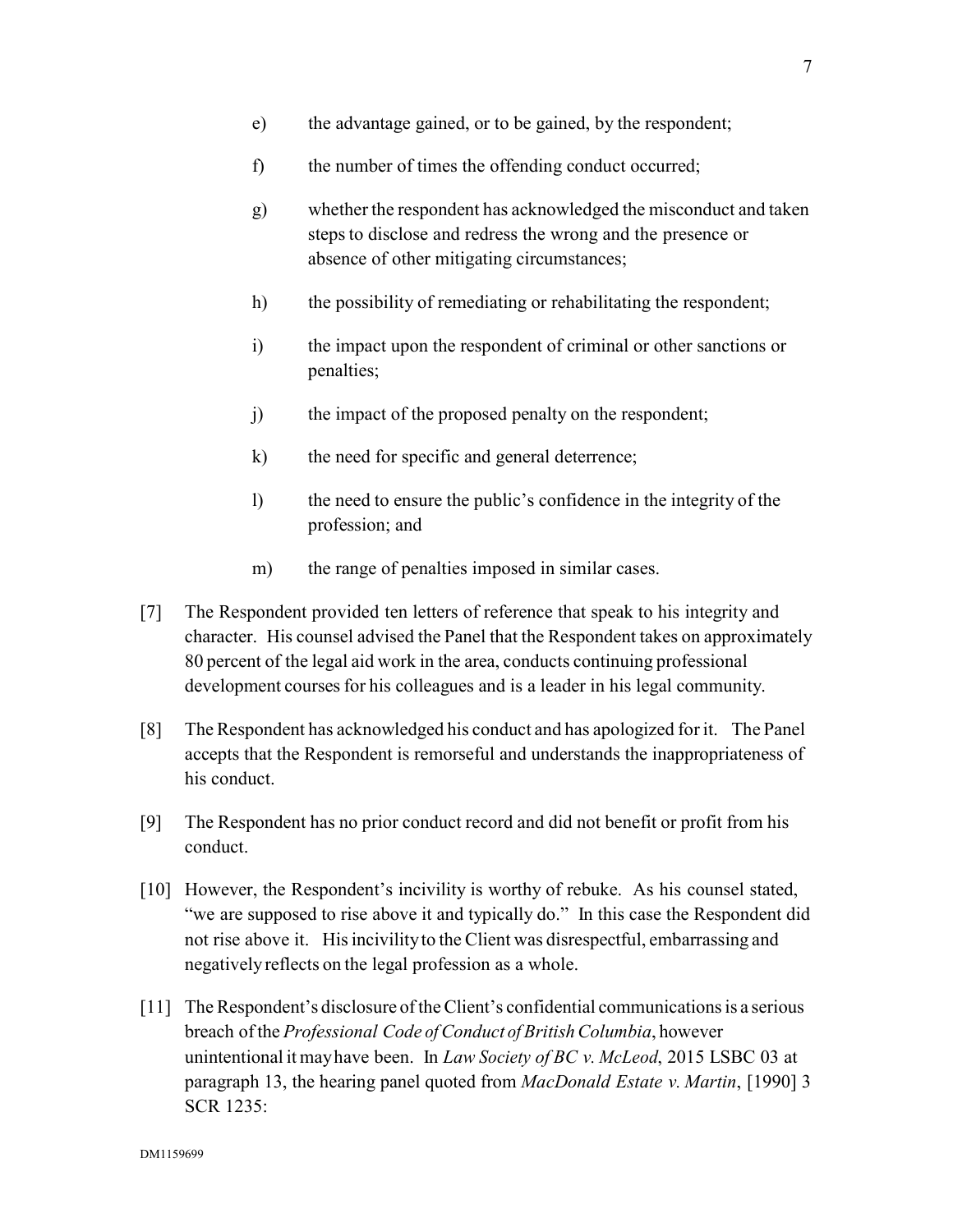Lawyers are an integral and vitally important part of our system of justice. It is they who prepare and put their clients' cases before courts and tribunals. In preparing for a hearing of a contentious matter, a client will often be required to reveal to the lawyer retained highly confidential information. The client's most secret devices and desires, the client's most frightening fears will often, of necessity, be revealed. The client must be secure in the knowledge that the lawyer will neither disclose nor take advantage of these revelations.

Our judicial system could not properly operate if this were not the case. It cannot function properly if doubt or suspicion exists in the mind of the public that the confidential information disclosed by a client to a lawyer might be revealed.

- [12] The panel in the *McLeod* case noted that client harm following a breach of client confidentiality is irrelevant to a determination of professional misconduct (at paragraph 15).
- [13] Although it did not, the Respondent's breach of solicitor- client confidentiality had the potential to seriously prejudice the Client in his criminal proceedings.
- [14] After considering the circumstances as set out in the Agreed Statement of Facts and after hearing the submissions of counsel, the Panel finds that the Respondent engaged in professional misconduct as alleged in the citation.
- [15] Because this citation comes to this Panel under Rule 4-30 with a conditional admission and proposed disciplinary action accepted and recommended by the Discipline Committee, we must either accept or reject the penalty proposed by the Respondent. We cannot vary or impose a different penalty.
- [16] Is the proposed disciplinary action fair and reasonable for both incivility and for breach of confidential client information in all of the circumstances?
- [17] In support of the Discipline Committee's recommendation, counsel for the Law Society referred to a number of cases dealing with incivility and breach of confidential client information. They identify a range of sanctions for the serious misconduct of breaching solicitor-client confidentiality and for the not as serious incivility.
- [18] Sanctions for breach of confidential client information cases have ranged from fines to suspensions. The fines have ranged from \$2,500 to \$7,500. Suspensions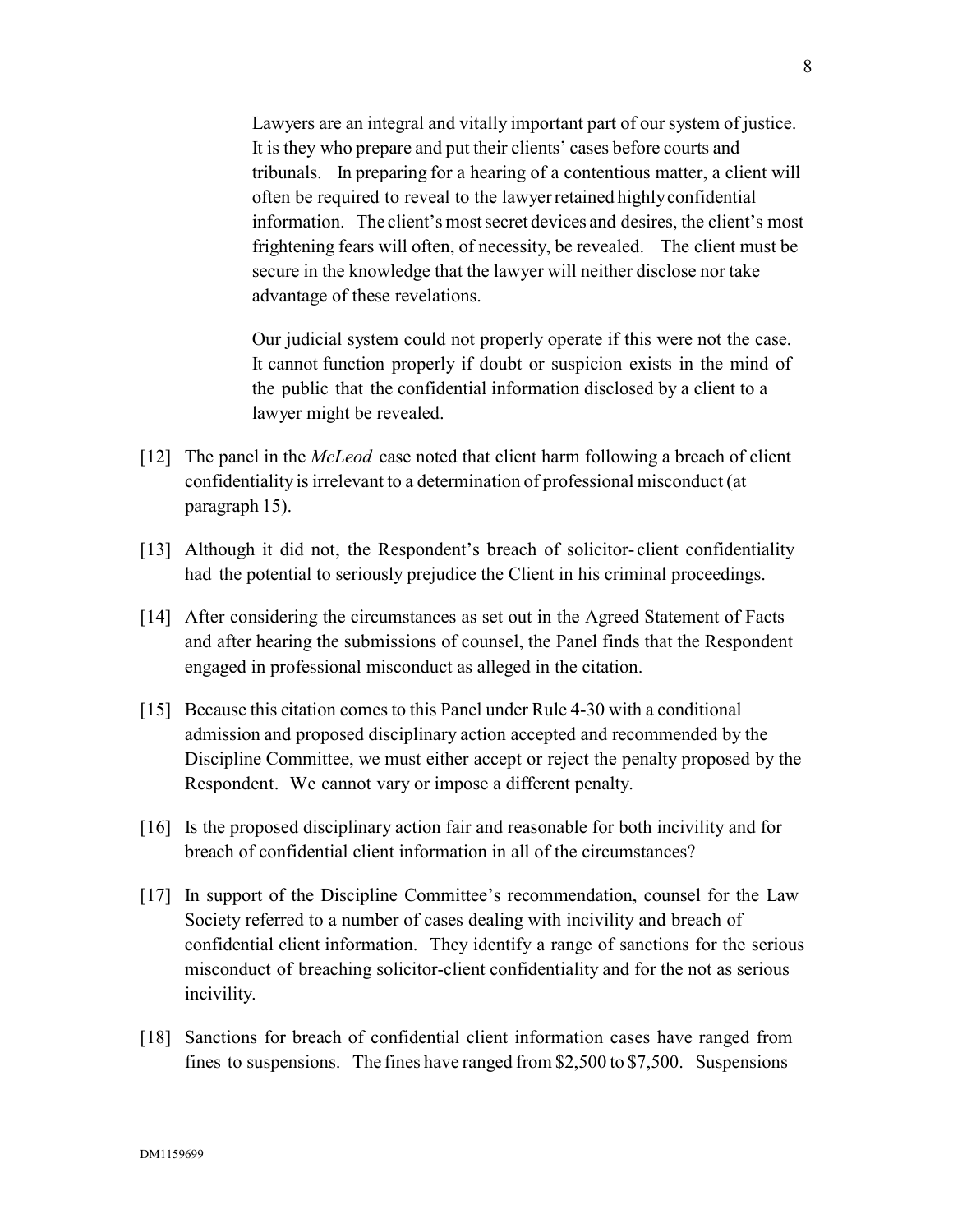were given in cases where there were significant prior conduct records, additional infractions or more egregious conduct.

- [19] Incivility cases attracted fines ranging from \$1,000 to \$3,000.
- [20] The Respondent has proposed that he pay a fine of \$6,000 and costs in the amount of \$1,236.25. The Discipline Committee has accepted this proposal.
- [21] The Panel finds the disciplinary action to which the Respondent consents and that the Discipline Committee has accepted and recommends are within the range of appropriate sanctions and is fair and reasonable in the circumstances.
- [22] We therefore order the Respondent to pay a fine of \$6,000 and costs in the amount of \$1,236.25 by April 30, 2016.

### **SEALING ORDER**

- [23] Discipline counsel applied for a sealing order in these proceedings to protect confidential information about the Client from being disclosed. The Respondent consented to this application.
- [24] Rule 5-8(2) of the Law Society Rules provides that, upon application or its own motion, a panel may order that specific information not be disclosed to protect the interests of any person. Rule 5-8(5) requires that, if the panel makes such an order, it must give its written reasons for doing so. In the absence of such an order, Rule 5-9(2) of the Law Society Rules permits a person to obtain a copy of an exhibit entered into evidence when a hearing is open to the public.
- [25] We find that the citation (Exhibit 1) and the Agreed Statement of Facts (Exhibit 2) contain confidential information of the Client that should not be disclosed. We therefore make the following order:
	- (a) should anyone apply for a copy of the citation in this matter, the citation must be anonymized prior to being provided;
	- (b) should anyone apply for a copy of the Agreed Statement of Facts in this matter, all confidential client information must be redacted prior to being provided; and
	- (c) should anyone apply for a copy of the transcript of these proceedings, the Client's name, any identifying information about the Client and any